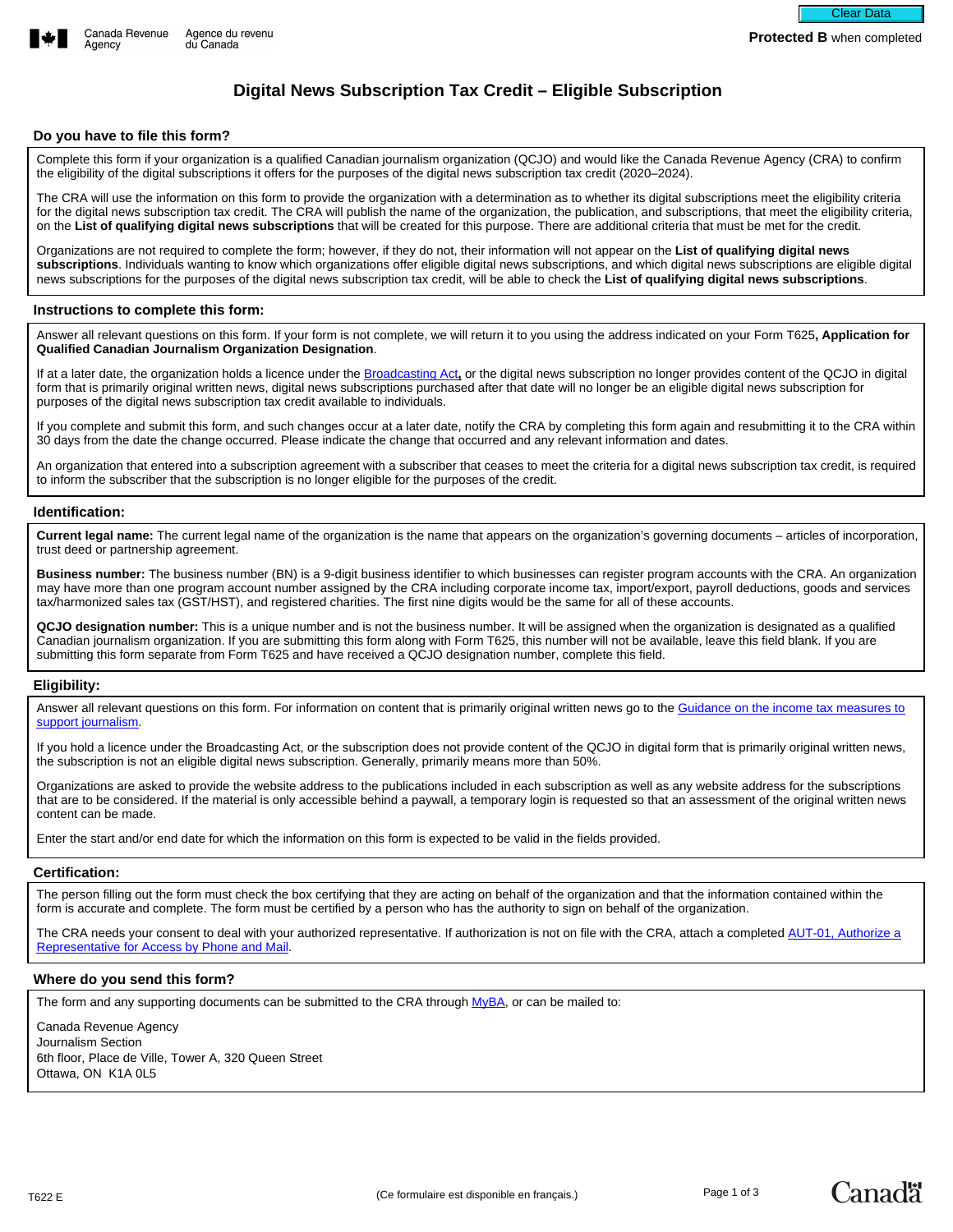

Agency



**Protected B** when completed

# **Digital News Subscription Tax Credit – Eligible Subscription**

|                                                                                                                                                                | Current legal name of the organization                                                                                                                                                                                                                                                                                                                                                                                          | <b>Business number</b> | QCJO designation number                                                                                                                 |  |  |  |
|----------------------------------------------------------------------------------------------------------------------------------------------------------------|---------------------------------------------------------------------------------------------------------------------------------------------------------------------------------------------------------------------------------------------------------------------------------------------------------------------------------------------------------------------------------------------------------------------------------|------------------------|-----------------------------------------------------------------------------------------------------------------------------------------|--|--|--|
|                                                                                                                                                                | <b>Eligibility</b>                                                                                                                                                                                                                                                                                                                                                                                                              |                        |                                                                                                                                         |  |  |  |
|                                                                                                                                                                | A qualified Canadian journalism organization's (QCJO) subscribers may be eligible for a digital news subscription tax credit on qualifying subscription<br>expenses.                                                                                                                                                                                                                                                            |                        |                                                                                                                                         |  |  |  |
| 1)                                                                                                                                                             | Does the QCJO offer a digital news subscription or combined digital/print news subscription to subscribers?                                                                                                                                                                                                                                                                                                                     |                        |                                                                                                                                         |  |  |  |
|                                                                                                                                                                | Yes - digital only<br>Yes - digital and print news                                                                                                                                                                                                                                                                                                                                                                              | No                     |                                                                                                                                         |  |  |  |
|                                                                                                                                                                | If you answered <b>yes</b> to <b>either</b> digital only or digital and print news,<br>go to question 2.                                                                                                                                                                                                                                                                                                                        |                        | If you answered no, the subscriptions are not eligible for the digital<br>news subscription tax credit for individuals. Do not proceed. |  |  |  |
| 2)                                                                                                                                                             | Does the organization hold a licence as defined in subsection 2(1) of the Broadcasting Act? Refer to the Broadcasting Act.                                                                                                                                                                                                                                                                                                      |                        |                                                                                                                                         |  |  |  |
|                                                                                                                                                                | Yes - If you answered yes, the subscriptions are not eligible for the digital news subscription tax credit for individuals. Do not proceed.                                                                                                                                                                                                                                                                                     |                        |                                                                                                                                         |  |  |  |
|                                                                                                                                                                | $No - If you answered no, go to question 3.$                                                                                                                                                                                                                                                                                                                                                                                    |                        |                                                                                                                                         |  |  |  |
| Does the subscription entitle the individual subscriber to access content, in digital form, of the QCJO that is primarily original written news content.<br>3) |                                                                                                                                                                                                                                                                                                                                                                                                                                 |                        |                                                                                                                                         |  |  |  |
|                                                                                                                                                                | Yes $-$ If you answered yes, go to question 4.                                                                                                                                                                                                                                                                                                                                                                                  |                        |                                                                                                                                         |  |  |  |
|                                                                                                                                                                | No - If you answered no, the subscriptions are not eligible for the digital news subscription tax credit for individuals. Do not proceed.                                                                                                                                                                                                                                                                                       |                        |                                                                                                                                         |  |  |  |
| 4)                                                                                                                                                             | Complete the table below if you are submitting this form separate from Form T625, Application for Qualified Canadian Journalism Organization.                                                                                                                                                                                                                                                                                   |                        |                                                                                                                                         |  |  |  |
|                                                                                                                                                                | <b>Column A:</b> name of each subscription                                                                                                                                                                                                                                                                                                                                                                                      |                        |                                                                                                                                         |  |  |  |
|                                                                                                                                                                | <b>Column B:</b> name of each publication that the subscriber is entitled to access to under that subscription                                                                                                                                                                                                                                                                                                                  |                        |                                                                                                                                         |  |  |  |
|                                                                                                                                                                | Column C: description of the original written news content of each subscription. Explain how each subscription meets the criteria that entitle the<br>individual subscriber to access content of the QCJO in digital form that is primarily original written news. For more information, go to the<br>Guidance on the income tax measures to support journalism. If you need more space to describe the content, go to Annex 1. |                        |                                                                                                                                         |  |  |  |

**Column D:** Provide the website address of the subscription. If the content is behind a paywall, provide a temporary user name and password.

| (A)<br>Name of subscription | (B)<br>Name of publication | (C)<br>Description of the original written<br>news content in each publication | (D)<br>Website address of subscription |
|-----------------------------|----------------------------|--------------------------------------------------------------------------------|----------------------------------------|
|                             |                            |                                                                                |                                        |
|                             |                            |                                                                                |                                        |
|                             |                            |                                                                                |                                        |
|                             |                            |                                                                                |                                        |
|                             |                            |                                                                                |                                        |
|                             |                            |                                                                                |                                        |
|                             |                            | Voor Month Dou                                                                 | Versitz Martin Dr.                     |

What is the time period for which the information on this form is expected to be valid? From

| Year Month Day |  | Year Month Day |  |
|----------------|--|----------------|--|
|                |  |                |  |

The organization must resubmit this form within 30 days if, during the time period indicated above, the organization obtains a licence under the Broadcasting Act, or the proportion of original written news content in digital form, to which the subscriber is eligible changes to below 50%. Such subscriptions will no longer be eligible subscriptions for the purposes of the digital news subscription tax credit.

**Canadä**